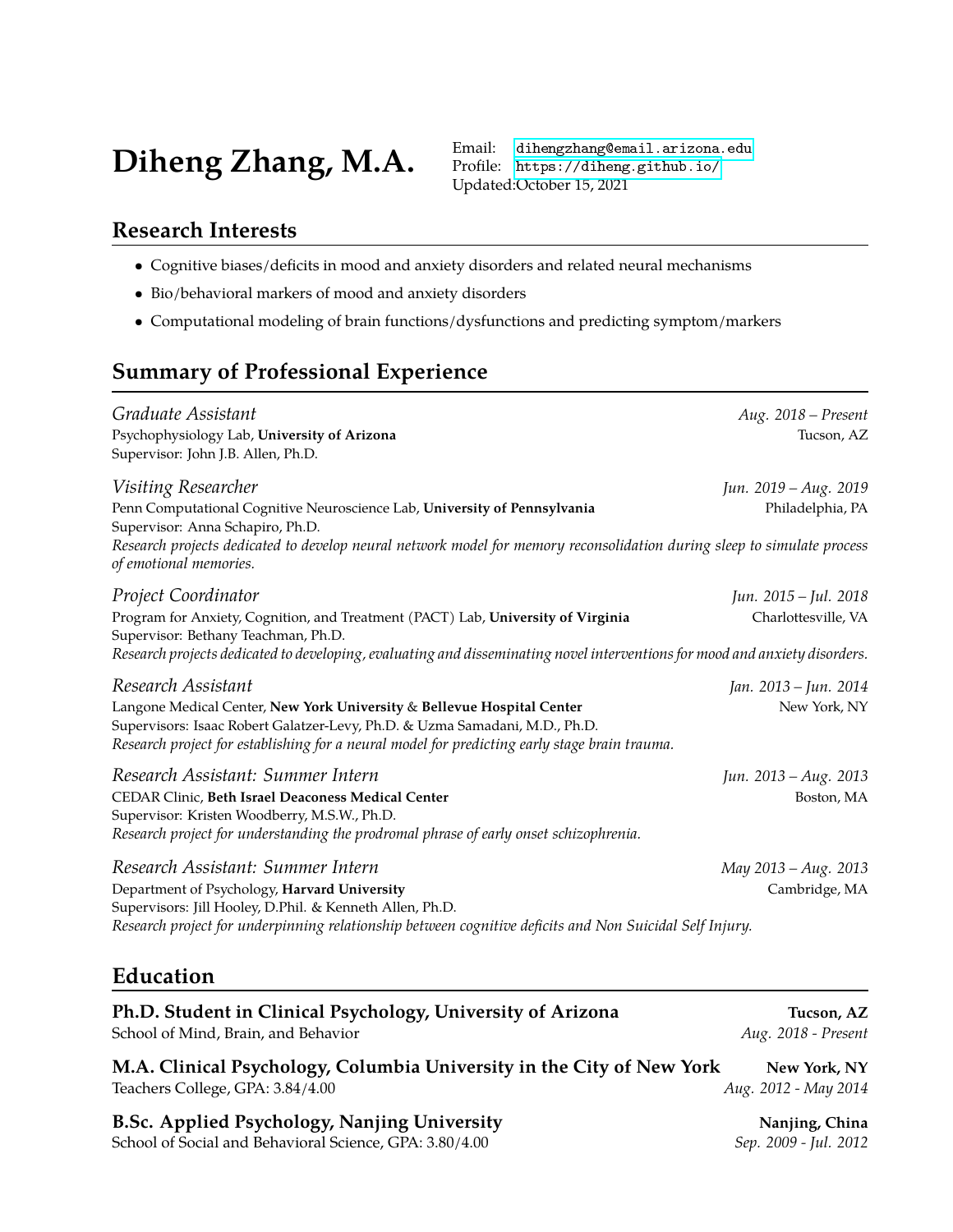### **Manuscripts and Publications**

- **Zhang, D.**, Lane, R. D., & Allen, J.J. (In Prep). Computational modeling of Post-traumatic stress disorder: A Review of theoretical developments and clinical application.
- **Zhang, D.**, & Allen, J.J. (Submitted). A Comparison of Nomothetic and Individualized Alpha Frequency Approaches to Measuring Frontal EEG Alpha Asymmetry.
- Ji. L. J., Baee, S., **Zhang, D.**, Meyers, J., Funk, D., Portnow, S., Barnes, L., & Teachman, B. A. (2021). Multi-session online interpretation bias training for anxiety in a community sample. *Behaviour Research and Therapy*, 103864.
- Eberle, J. W., Boukhechba, M., Sun, J., **Zhang, D.**, Funk, D., Barnes, L., & Teachman, B. (2020). Shifting Episodic Prediction With Online Cognitive Bias Modification: A Randomized Controlled Trial.
- Steinman, S. A., Portnow, S., Billingsley, A. L., **Zhang, D.**, & Teachman, B. A. (2019). Threat and benign interpretation bias might not be a unidimensional construct. *Cognition and Emotion*, 1-10.
- Chow, P.I., Portnow, S., **Zhang, D.**, Salemink, E., Wiers, R.W., & Teachman, B.A. (2018). Comorbid Interpretation and Expectancy Bias in Social Anxiety and Alcohol Use. *Anxiety, Stress, and Coping*
- **Zhang, D.** (2014). *Identity formation as a mediator between early separation from parents and adolescence mental health issues.* Unpublished manuscript
- Geng, L., Zhang, L., & **Zhang, D.** (2011). Improving spatial abilities through mindfulness: Effects on the mental rotation task. *Consciousness and Cognition, 20*(3), 801 - 806. doi: http://dx.doi.org/10.1016/j.concog.2011.02.004

## **Presentations**

- Eberle, J.W., Boukhechba, M.O., Sun, J., **Zhang, D.**, Funk, D.H., Barnes, L.E. & Teachman, B.A. (2019, Novermber). *Online Cognitive Bias Modification to Shift Negative Prospection: A Randomized Controlled Trial Using Technology to Extend Reach.* Poster to be presented at Association for Behavioral and Cognitive Therapies' 2019 convention in Atlanta, GA.
- **Zhang, D.**, Allen, J.J. (2019, September). *A Comparison of Nomothetic and Individualized Alpha Frequency Approaches to Measuring Frontal EEG Alpha Asymmetry.* Poster presented at Society for Psychophysiological Research's 2019 convention in Washington D.C..
- **Zhang, D.**, Shi, Y., Wang, H. & Teachman, B.A. (2017, November). *Predictors of Attrition in a Public Online Interpretation Training Program for Anxiety.* Poster presented at Association for Behavioral and Cognitive Therapies' 2017 convention in San Diego, CA.
- Werntz, A.J., **Zhang, D.**, Geyer, E. & Teachman, B. A. (2017, November). *Am I anxious?: Implicit and explicit self-concepts of anxiety predict symptom acknowledgement.* Poster presented at Association for Behavioral and Cognitive Therapies' 2017 convention in San Diego, CA.
- Calicho-Mamani, C., **Zhang, D.**, Blaisdell, K.N., Friedmann, C.I., Werntz, A.J.& Teachman, B.A. (2017, November). *Gender and Age Differences in Social Media Advertising Reception: Using Facebook to Promote Free, Web-Based Interventions.* Poster presented at Diversifying Scholarship at UVA Interdisciplinary Conference in Charlottesville, VA.
- Calicho-Mamani, C., **Zhang, D.**, & Teachman, B.A. (2017, August). *Responding and Flexibility: Relationship between Variability on Interpretation Bias Measures and Anxiety and Depressive Symptoms.* Poster presented at University of Virginia Summer Research Symposium in Charlottesville, VA.
- Bacon, G., Teachman, B.A., **Zhang, D.** (2017, August). *The Impact of Education Level on Drinking Identity.* Poster presented at University of Virginia Summer Research Symposium in Charlottesville, VA.
- Matsuba, M., **Zhang, D.**, Graham, A., Hong, J., Dorfman, M. & Chen, X. (2014, August). *Analysis of Universal and Culture-Specific Negative Coping in Chinese Immigrants with Schizophrenia.* Poster presented at American Psychological Association's 2014 convention in Washington, D.C..
- **Zhang, D.**, Luguya, C., Chhuon, R., Wang, L. & Matsuba, M. (2013, August). *'Excessive Thinking' as a Cultural Idiom Used by Chinese to Explain Relatives' Psychiatric Etiology.* Poster presented at American Psychological Association's 2013 convention in Honolulu, HI.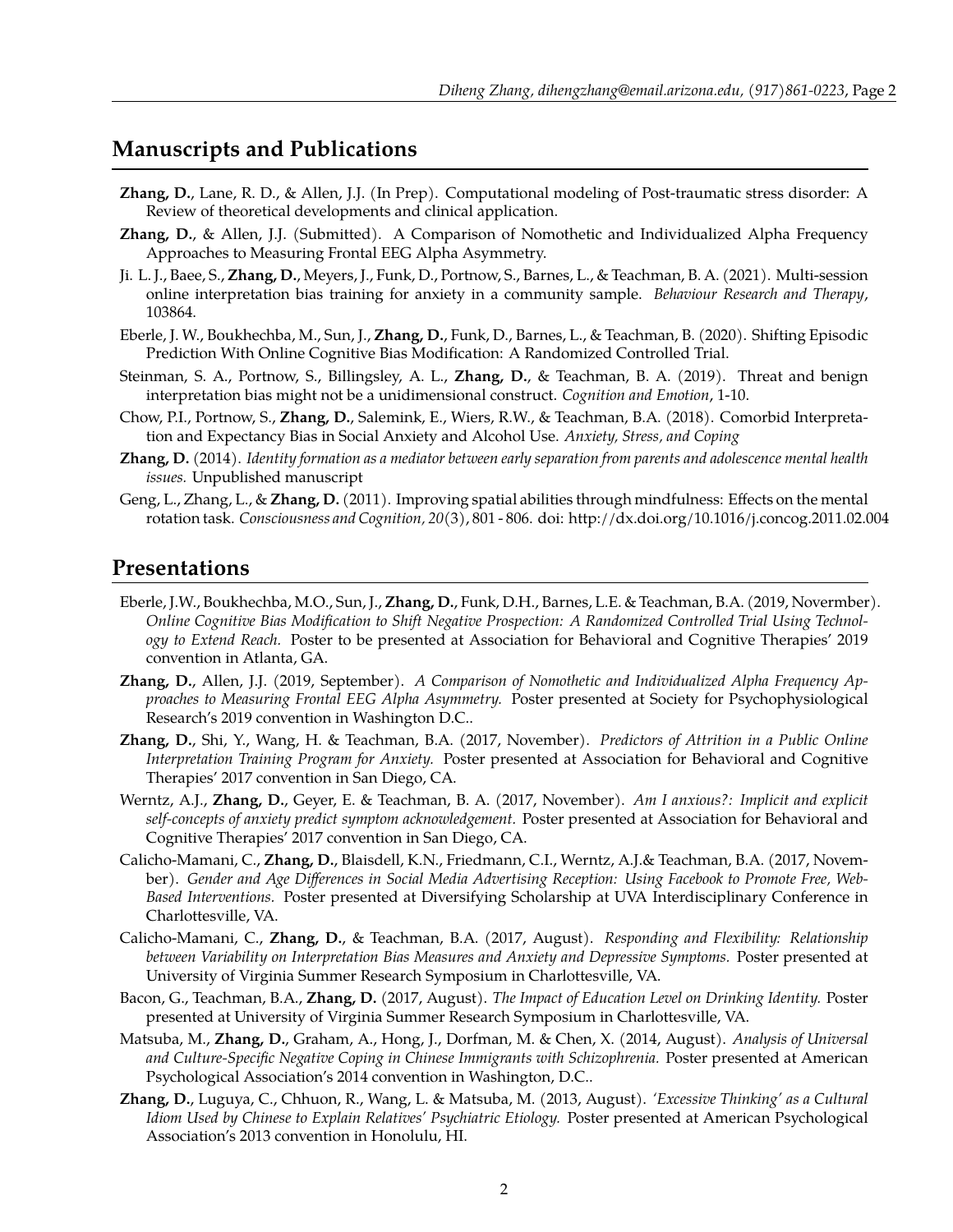**Zhang, D.** (2012, November). *Chinese Adolescence Depression and Identity Formation.* Poster presented at International Education Week at Teachers College, Columbia University, New York, NY.

# **Honors and Awards**

| Departmental Scholarship<br>University of Arizona, Department of Psychology                               | Spring 2021         |
|-----------------------------------------------------------------------------------------------------------|---------------------|
| GPSC Research and Project Grants<br>University of Arizona, Graduate & Professional Student Council (GPSC) | Fall 2019           |
| <b>GPSC Travel Grants</b><br>University of Arizona, GPSC                                                  | Summer 2019         |
| Departmental Scholarship<br>University of Arizona, Department of Psychology                               | Spring 2019         |
| <b>Flexibility Fund Awards</b><br><b>Academy of Psychological Clinical Science</b>                        | Dec. 2018           |
| Graduate Student Fellowship<br>University of Arizona, Department of Psychology                            | Aug. 2018 - Present |

# **Research Experience**

| Graduate Assistant                                                                                                                                                                                                                                                                                                                                                                                                                                  | Aug. 2018 - Present    |
|-----------------------------------------------------------------------------------------------------------------------------------------------------------------------------------------------------------------------------------------------------------------------------------------------------------------------------------------------------------------------------------------------------------------------------------------------------|------------------------|
| Psychophysiology Lab, University of Arizona<br>Supervisors: John J.B. Allen, Ph.D.                                                                                                                                                                                                                                                                                                                                                                  | Tucson, AZ             |
| • Under training of psychophysiology research methods and data analysis techniques, including EEG signal<br>preprocessing and alpha power asymmetry analysis.                                                                                                                                                                                                                                                                                       |                        |
| Visiting Researcher                                                                                                                                                                                                                                                                                                                                                                                                                                 | Jun. 2019 - Sept. 2019 |
| Penn Computational Cognitive Neuroscience Lab, University of Pennsylvania<br>Supervisors: Anna Schapiro, Ph.D.                                                                                                                                                                                                                                                                                                                                      | Philadelphia, PA       |
| • Developed and extended previous neural network models for mimicking memory reconsolidation during<br>sleep to include emotional valence representation.<br>• Used the developed model to simulate memory reconsolidation process of emotional materials for both<br>"depressive" and "normal" conditions as hypothesis testing for etiology theories of depression.                                                                               |                        |
| Project Coordinator                                                                                                                                                                                                                                                                                                                                                                                                                                 | Jun. 2015 - Jul. 2018  |
| Program for Anxiety, Cognition, and Treatment (PACT) Lab, University of Virginia<br>Supervisor: Bethany Teachman, Ph.D.                                                                                                                                                                                                                                                                                                                             | Charlottesville, VA    |
| • Developed and managed the MindTrails Project, an online platform for testing and delivering novel Cog-<br>nitive Bias Modification (CBM) interventions for anxiety disorders, with a reach over 2,500 participants.<br>• Developed programs and packages in Python and R to automatize data management, data cleaning, and<br>analyses for multiple research studies to ensure data integrity and streamlining data preparation. (See<br>Github). |                        |
| • Recruited participants, analyzed research data and facilitated grant writings for multiple grant applica-<br>tions which resulted in a R01 grant.                                                                                                                                                                                                                                                                                                 |                        |

- Programmed and managed online studies with Project Implicit and Amazon Mechanical Turk to assist graduate students' research projects.
- Recruited, trained and supervised research assistants for daily lab tasks, including participant recruitment, data management, data cleaning, and programming.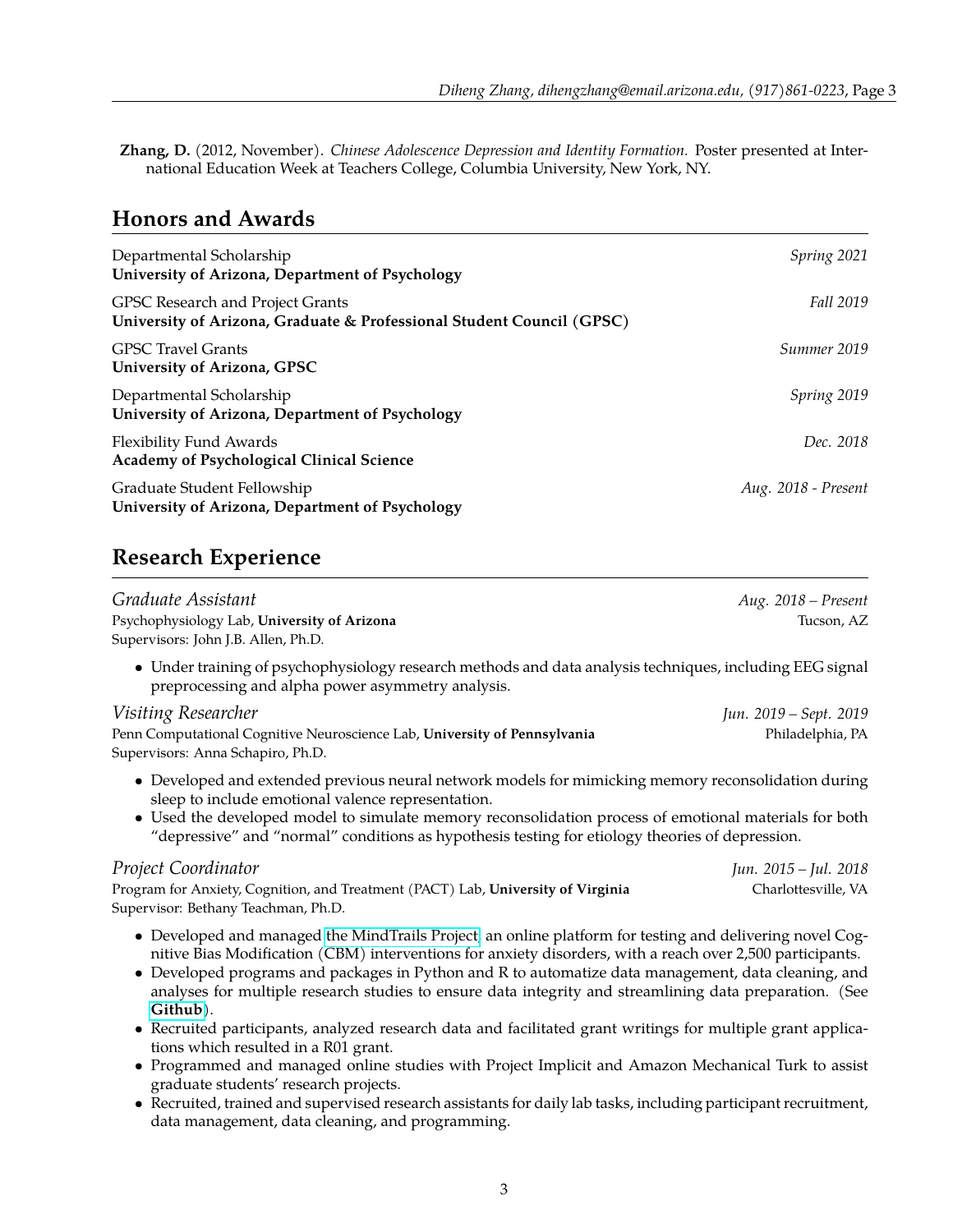• Administrated study IRBs, dataset codebooks, experiment documentations, and lab supplies to enable smooth lab functioning.

*Other collaborative projects at UVA:*

- Extended the current computational model of the hippocampus, to achieve a higher level of temporal resolution in simulation with Matlab/C**++**, with Professor William Levy.
- Applied machine learning (ML) algorithms on MindTrails datasets for multiple research topics, including users' dropout prediction and subgroup classification, with Professor Hongning Wang.
- Modeled participants' mood fluctuations with datasets from an ecological momentary assessment (EMA) study to predict optimized-timing for intervention, with Professor Laura Barnes' group.
- Programmed fMRI studies with PsychoPy to facilitate lab transition from Matlab to Python, with Professor James Coan.

#### *Research Assistant Jan. 2013 – Jun. 2014*

Langone Medical Center, **New York University** & **Bellevue Hospital Center** New York, NY Supervisors: Isaac Robert Galatzer-Levy, Ph.D. & Uzma Samadani, M.D., Ph.D. *Research project for establishing model to predict PTSD in early stage.*

- Assessed concussion or other trauma patients in emergency room (ER) to recruit eligible participants for research.
- Operated Eye-tracker to collect research data.
- Reviewed literature and collected trauma-related scales to facilitate experimental design.
- Administered data and case management including data entry, updating research logs, tracking new patients from patient regulation system and arranging further research appointment to assist project operation.

#### *Research Assistant: Summer Intern Jun. 2013 – Aug. 2013* CEDAR Clinic, Beth Israel Deaconess Medical Center **Boston, MA** Boston, MA Supervisor: Kristen Woodberry, M.S.W., Ph.D. *Research project for understanding prodromal phrase of early onset schizophrenia.*

- Setup EEG, biofeedback equipments and experiment environment for study data collection.
- Assessed clients with SIPS to recruit participants for research study.
- Organized interview toolkits and salivation and blood collecting kits to support study recruitment.
- Reviewed research articles and feedbacks from reviewers to assist grant application.
- Established online surveys to collect feedback about research outcome to help design future researches.
- Applied administrative tasks including case management, case follow up and data management to support center daily running.

#### *Research Assistant: Summer Intern May 2013 – Aug. 2013*

#### Department of Psychology, **Harvard University** Cambridge, MA

Supervisors: Jill Hooley, D.Phil. & Kenneth Allen, Ph.D.

*Research project for underpinning relationship between cognitive deficits and Non Suicidal Self Injury.*

- Operated portable EEG, delivered assessment (WAIS, etc.) and cognitive tests (Iowa Gambling Test, etc.) to collect experimental data.
- Scored questionnaires with Excel to establish dataset, calculated first-step research outcome and helped generate preliminary conclusion for research project.
- Coded case subjective responses to PANAS questions, discussed and proposed new ideas based on collected data to extend research project with further hypothesis.
- Conducted literature review on neuroimaging researches with fMRI targeting Default Mode Network to facilitate proposal writing.
- Organized case files, entered and cleaned up data to help with data management, storage and prepare for later analysis.

*Research Assistant Oct. 2012 – May 2014*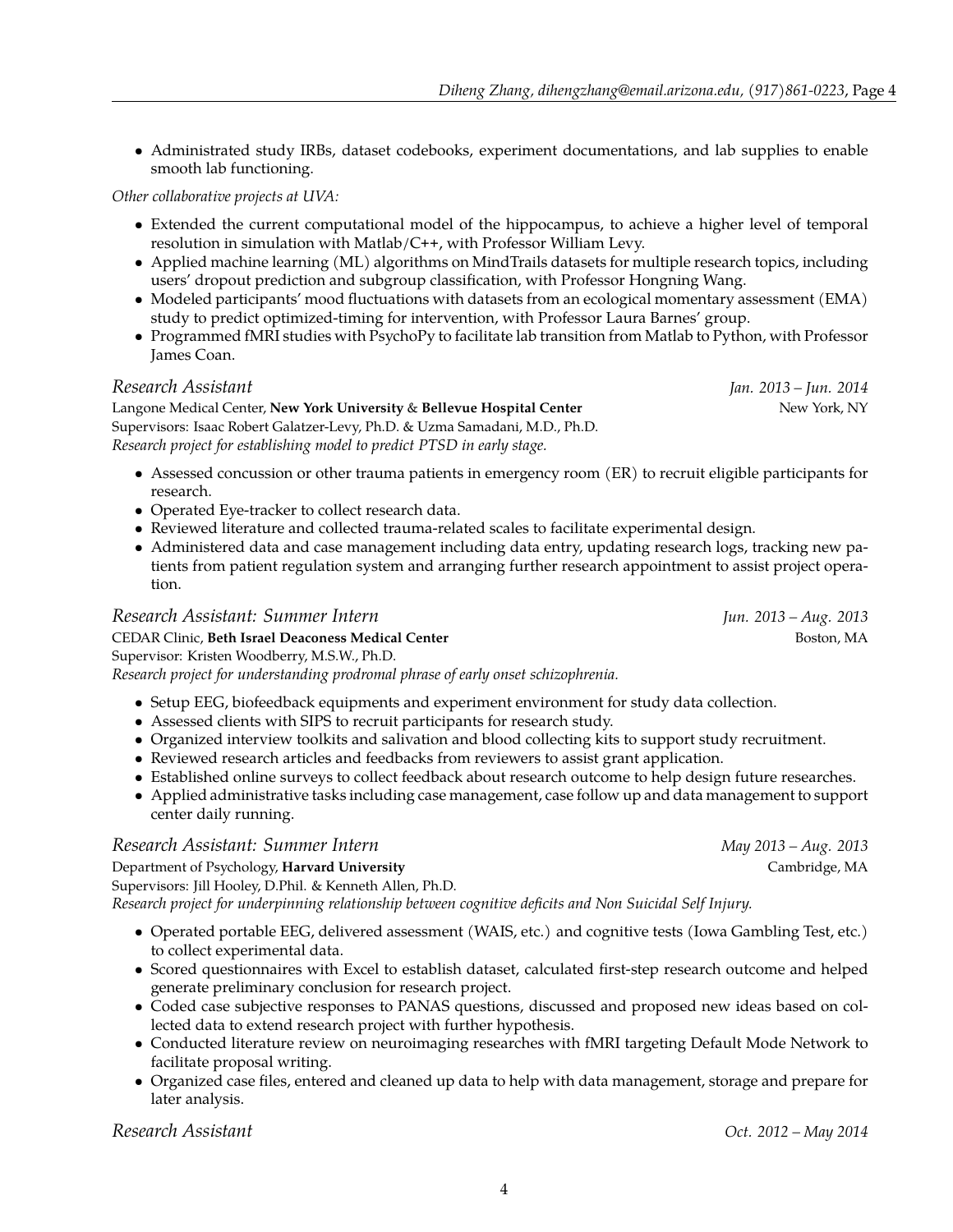Mailman School of Public Health, **Columbia University in the City of New York** New York, NY Supervisor: Lawrence H. Yang, Ph.D.

*Research group for investigating stereotypes towards schizophrenia consumers among Chinese immigrants.*

- Translated research interviews whose battery included a wide array of tests with Chinese immigrants with psychosis and their family caregivers to prepare for further analysis.
- Coded, and trained lab members to code interview materials according to various coding schemes with Atlas.TI, to extend original stigma model to culture specific immigrant population in U.S..
- Prepared and submitted poster and symposium proposals to national conferences including APA, AAPA, and Teachers College Winter Roundtable to share research outcome. (See **Presentations** for more detail.)

# **Clinical Experience**

*Therapist Trainee Jul. 2021 - Present* **EPICenter, Banner Health** Tucson, AZ Supervisor: Cristian Garcia, Ph.D.; Gustavo Perez, Ph.D. *Severe mental health outpatient clinic for early psychosis intervention*

- Provided Evidence Based Treatments (including Cognitive Behavioral Therapy and Acceptance and Commitment Therapy) via individual therapy to improve client's psychosis symptoms and life quality.
- Provided group therapy for clients to implement social skill training and CBT for psychosis to facilitate clients' recovery.

*Clinical Assessment Trainee Jan. 2019 - Present* **Department of Psychology, University of Arizona** Tucson, AZ Tucson, AZ Supervisor: John J.B. Allen, Ph.D. *Suicidal risk assessment for Psy 150 mental health screening.*

• Assessed suicidal risk for freshmen who were identified as high risk at the Psy 150 mental health screening to promote campus mental health.

### *Therapist Trainee Sept. 2018 - Aug. 2021*

**Behavioral Health Clinic, University of Arizona** Tucson, AZ Supervisor: Samantha Reznik, M.A.; Autumn Wiley-Hill, Ph.D. *Clinical Assessment and Therapy Training Program*

• Provided Evidence Based Treatments (including Cognitive Behavioral Therapy and Acceptance and Commitment Therapy) via individual therapy to alleviate clients' panic attacks and adjustment issues.

#### *Group facilitator trainee Jan. 2020 - May 2020*

#### **Pima County Juvenile Court Center** Tucson, AZ

Supervisor: Caroline Shanholtz, M.A.; Erika Lawrence, Ph.D. *BREAK: an ACT-based Intervention Program*

• Facilitate ACT-based intervention group for youths in probation to provide psycho-education and life coping skills.

*Clinical Neuropsychology trainee Sept. 2019 - Dec. 2019*

#### **Watermark Retirement Communities** Tucson, AZ

Supervisor: Johnny Vanuk, M.A.; Matthew Grilli, Ph.D. *Clinical Neuropsychology Assessment Training Program*

• Administered, scored neuropsychological assessments (Trail Making Test, Rey Auditory Verbal Learning Test, etc.) and provided report and feedback for elders in a retirement community.

*Clinical Assessment Trainee Jan. 2019 - May 2019* **Casa de Vida, La Frontera Center** Tucson, AZ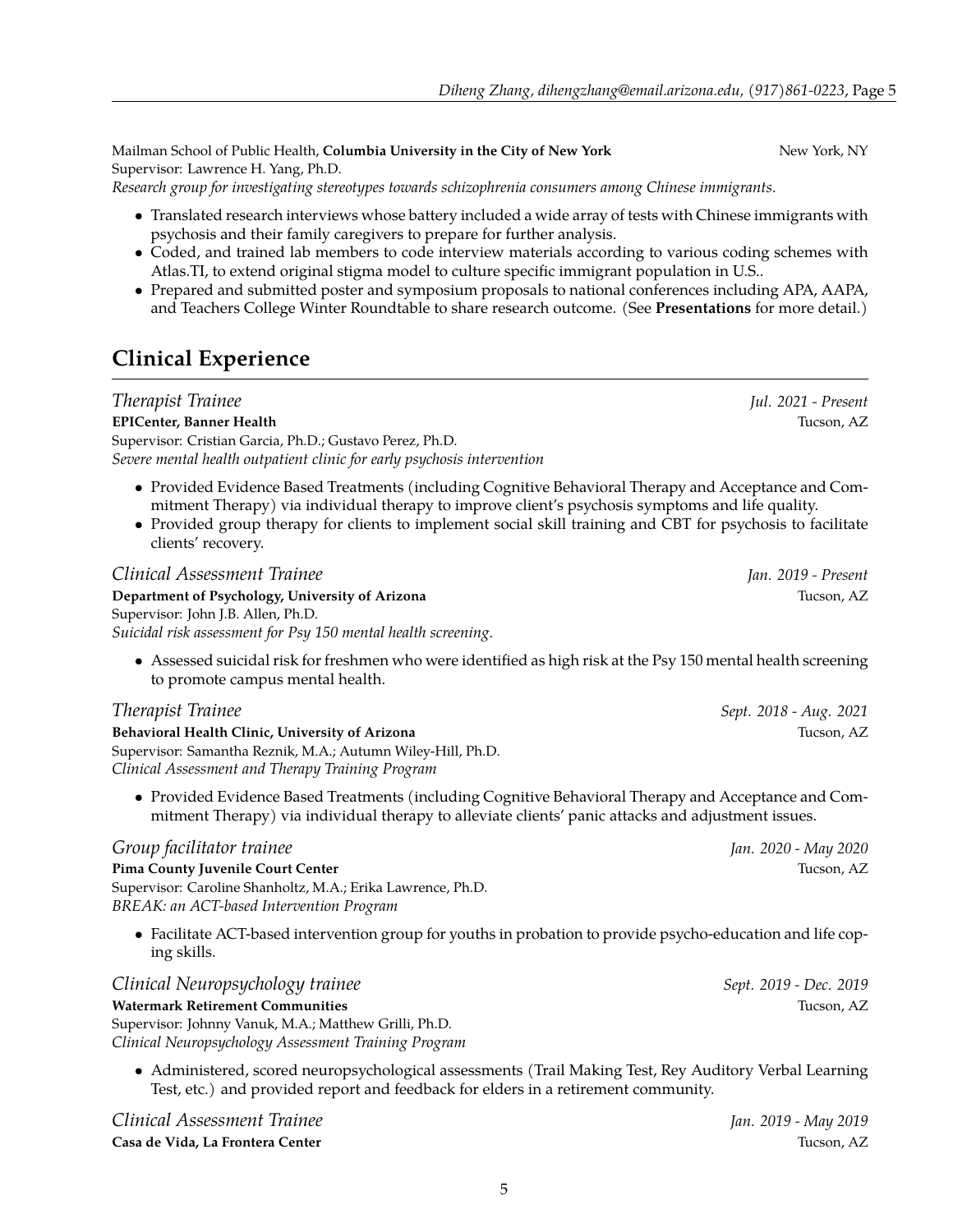Supervisor: Kathleen Prouty, Ph.D.

*A substance abuse treatment program*

• Administered, scored, and interpreted neuropsychological assessments (WAIS-IV, WMS-V, etc.) and Structured Clinical Interview for inpatient substance abuse clients.

*Intern Sept. 2013 – May 2014*

**Hamilton Madison House** New York, NY Supervisor: Angela Yeung, Psy. D. *Personalized Recover-Orientated Services (PROS) Program*

- Designed and co-led multiple training groups to assist participants who experiencing Schizophrenia or Schizoaffective disorders to ameliorate their cognitive function and prepare them for returning to the community.
- Facilitated annual assessment for participants, and updated cases and documentation to assist daily operations.
- Shadowed core staffs and sat in multiple skills-enhancement groups to gain clinical experience as a trainee.

# **Teaching/Mentoring Experience**

| Instructor                                                                                                                                                                                                                                                                                                                                                                                                                                                                                                                                                                                                                                                                                                                                                                        | Jan. 2020 - Jul. 2020                                                                                                                                                                                                                                                                                                                          |
|-----------------------------------------------------------------------------------------------------------------------------------------------------------------------------------------------------------------------------------------------------------------------------------------------------------------------------------------------------------------------------------------------------------------------------------------------------------------------------------------------------------------------------------------------------------------------------------------------------------------------------------------------------------------------------------------------------------------------------------------------------------------------------------|------------------------------------------------------------------------------------------------------------------------------------------------------------------------------------------------------------------------------------------------------------------------------------------------------------------------------------------------|
| PSY 450: Drugs and the Brain                                                                                                                                                                                                                                                                                                                                                                                                                                                                                                                                                                                                                                                                                                                                                      | Winter 2021                                                                                                                                                                                                                                                                                                                                    |
| PSY 450: Drugs and the Brain                                                                                                                                                                                                                                                                                                                                                                                                                                                                                                                                                                                                                                                                                                                                                      | Summer 2020                                                                                                                                                                                                                                                                                                                                    |
| PSY 430: Advanced Psychological Measurement and Statistics                                                                                                                                                                                                                                                                                                                                                                                                                                                                                                                                                                                                                                                                                                                        | Spring 2020                                                                                                                                                                                                                                                                                                                                    |
| Teaching Assistant                                                                                                                                                                                                                                                                                                                                                                                                                                                                                                                                                                                                                                                                                                                                                                | Aug. 2018 - Present                                                                                                                                                                                                                                                                                                                            |
| PSY 230: Psychological Measurement & Statistics                                                                                                                                                                                                                                                                                                                                                                                                                                                                                                                                                                                                                                                                                                                                   | Fall 2021                                                                                                                                                                                                                                                                                                                                      |
| PSY 450: Drugs and the Brain                                                                                                                                                                                                                                                                                                                                                                                                                                                                                                                                                                                                                                                                                                                                                      | Summer 2021                                                                                                                                                                                                                                                                                                                                    |
| PSY 326: Human Memory                                                                                                                                                                                                                                                                                                                                                                                                                                                                                                                                                                                                                                                                                                                                                             | Spring 2021                                                                                                                                                                                                                                                                                                                                    |
| PSY 480: Forensic Psychology                                                                                                                                                                                                                                                                                                                                                                                                                                                                                                                                                                                                                                                                                                                                                      | Fall 2020                                                                                                                                                                                                                                                                                                                                      |
| PSY 381: Abnormal Psychology                                                                                                                                                                                                                                                                                                                                                                                                                                                                                                                                                                                                                                                                                                                                                      | Fall 2019                                                                                                                                                                                                                                                                                                                                      |
| PSY 352 : Personality                                                                                                                                                                                                                                                                                                                                                                                                                                                                                                                                                                                                                                                                                                                                                             | Spring 2019                                                                                                                                                                                                                                                                                                                                    |
| PSY 150A: Structure of Mind & Behavior                                                                                                                                                                                                                                                                                                                                                                                                                                                                                                                                                                                                                                                                                                                                            | Fall 2018                                                                                                                                                                                                                                                                                                                                      |
| Workshops<br>Data Management and Analysis with R - a Five Sessions Bootcamp<br>Mentoring                                                                                                                                                                                                                                                                                                                                                                                                                                                                                                                                                                                                                                                                                          | Summer 2017                                                                                                                                                                                                                                                                                                                                    |
| Undergraduate Research Assistant<br>Chloe Susannah Mei Cobb, University of Arizona<br>Cecelia Guthrie, University of Arizona<br>Erin Lessie, University of Arizona<br>Marissa Luna, University of Arizona<br>Valentina Andrea Correa Castillo, University of Arizona<br>Qihan Hu, University of Arizona<br>Yeuk Hei Ng, University of Arizona<br>Hualiang Qin, University of Arizona<br>Maryam Farooqui, B.S., University of Virginia Class of 2017<br>Kaitlin Wray, B.S., University of Virginia Class of 2017<br>Kellyn Blaisdell, B.S., Princeton University Class of 2016<br>Casey Michelle Baker, University of Virginia Class of 2018<br>Claudia Patricia Calicho-Mamani, University of Virginia Class of 2018<br>Imani Nichols, B.S., University of Virginia Class of 2017 | Sept. 2021 - Present<br>Jan. 2020 - May 2021<br>Jan. 2020 - May 2021<br>Jan. 2020 - Sept. 202<br>Jan. 2020 - May 2020<br>Aug. 2019 - May 2020<br>Aug. 2019 - Dec. 2020<br>Aug. 2019 - May 2020<br>Aug. 2017 - May 2018<br>Aug. 2017 - May 2018<br>Aug. 2017 - May 2018<br>Jun. 2017 - May 2018<br>Jun. 2017 - May 2018<br>Sep. 2016 - May 2018 |